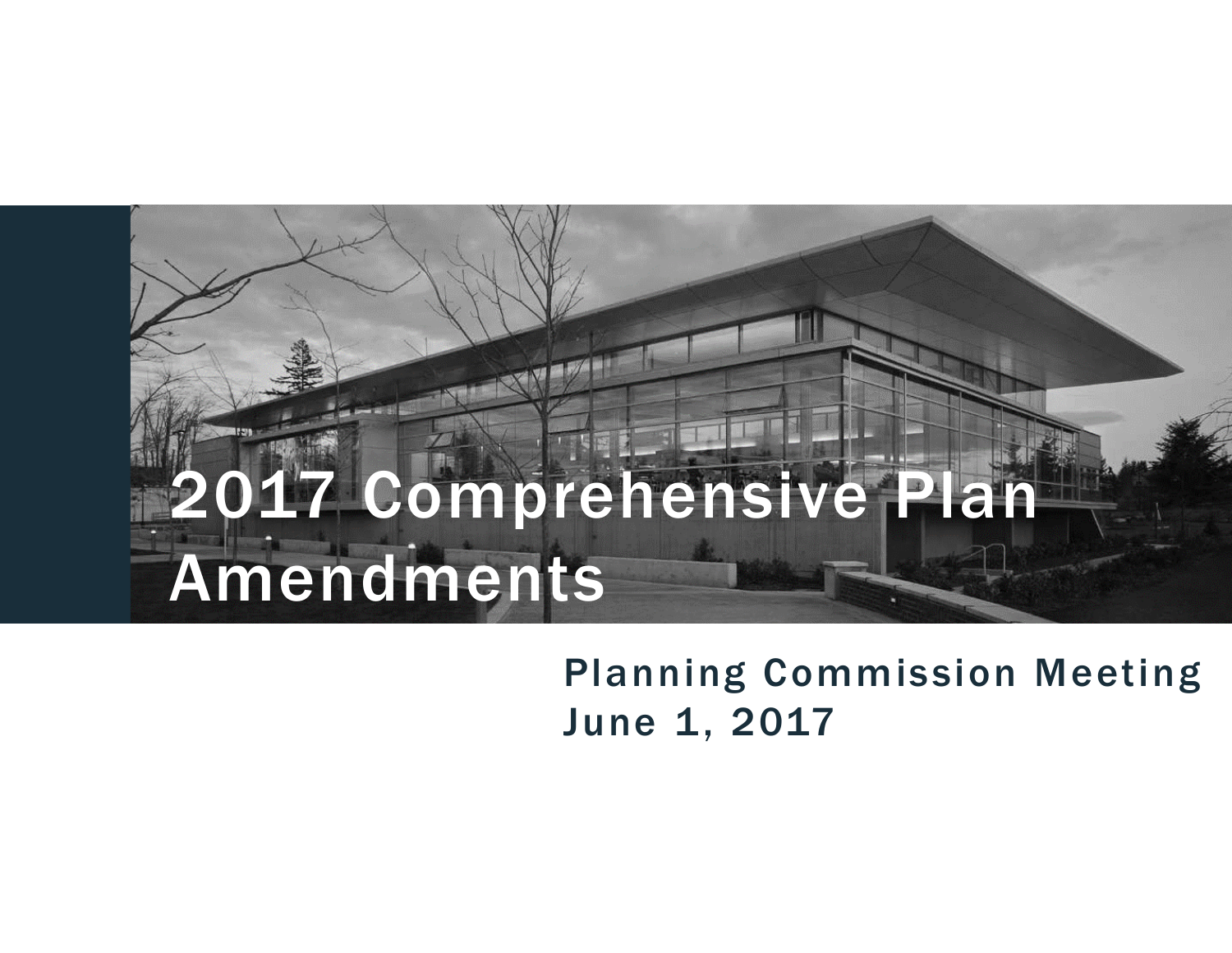#### Planning Commission Review

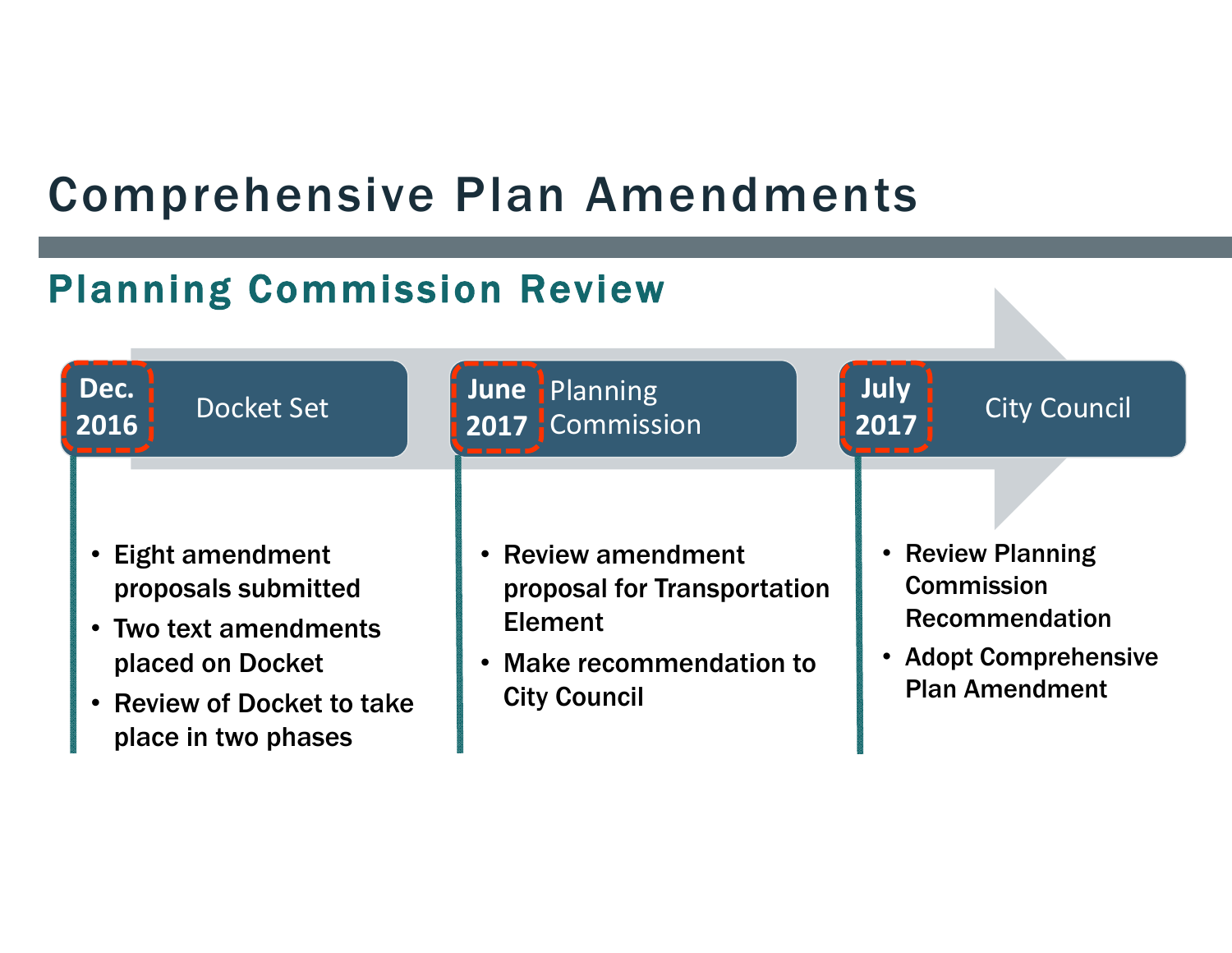# Planning Commission Role

*Planning Commission will review the docketed comprehensive plan amendment to amend the Transportation Element of the Sammamish Comprehensive Plan and recommend action to the City Council*

#### **Comprehensive Plan Amendment Process:**

#### *Looking Back: Setting the Docket*

 $\bullet$ December 6, 2016 (Resolution R2016‐709)

*Looking Ahead: Legislative Review of Docketed Proposals*

- •June 1, 2017 Work session
- $\bullet$ June 15, 2017 Public Hearing (followed by deliberation and recommendation)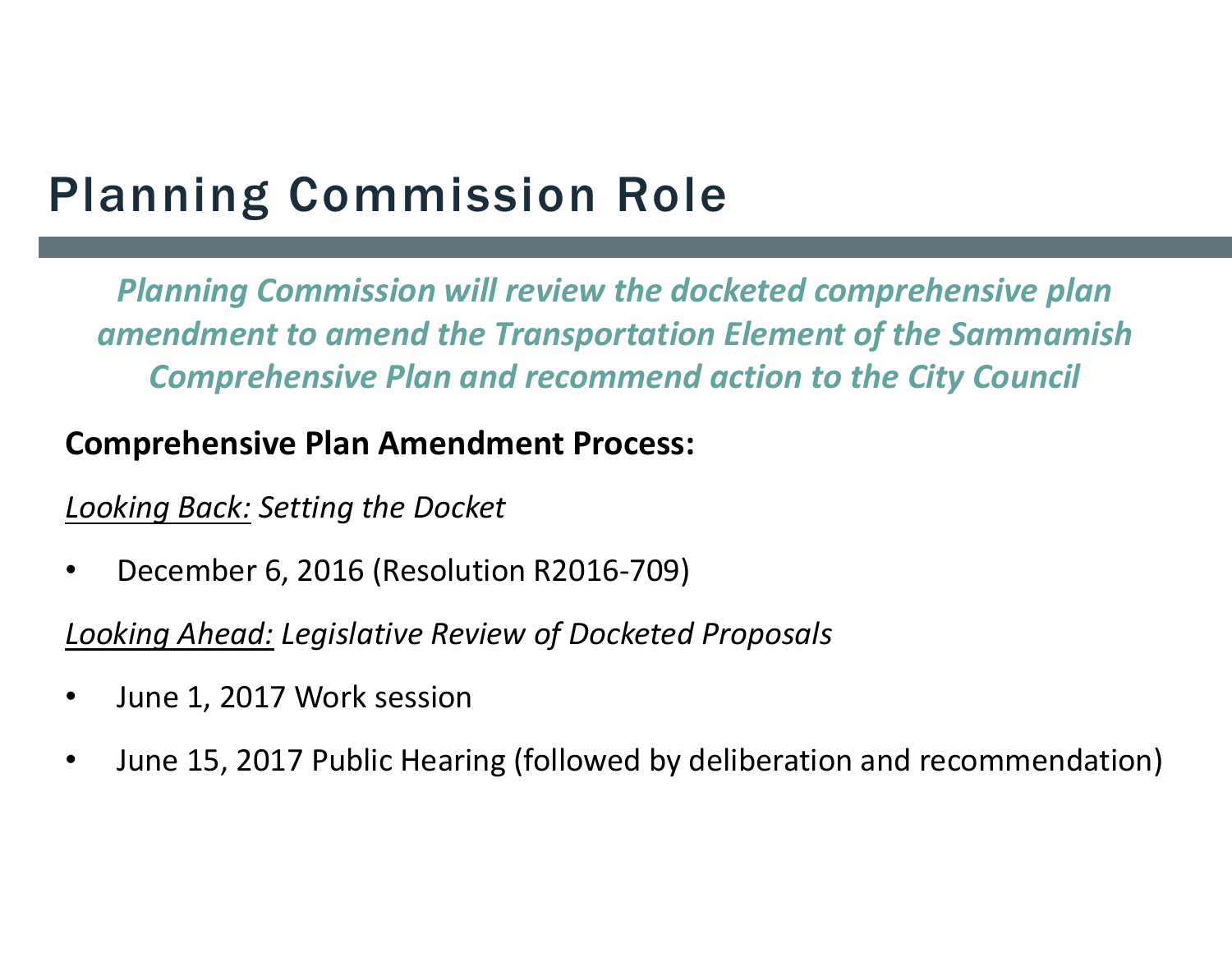# Review of Comprehensive Plan Amendments

#### SMC 24.15.040(2)

Applications to amend the comprehensive plan shall be reviewed based upon the following information:

(a) A detailed statement of what is proposed to be changed and why;

(b) A statement of anticipated impacts of the change, including geographic area affected and issues presented;

(c) A demonstration of why existing comprehensive plan guidance should not continue in effect or why existing criteria no longer apply;

(d) A statement of how the amendment complies with the Growth Management Act's goals and specific requirements;

(e) A statement of how the amendment complies with the Sammamish Vision Statement;

(f) A statement of how functional plans and capital improvement programs support the change; and

(g) Public review of the recommended change, necessary implementation (including area zoning if appropriate) and alternatives.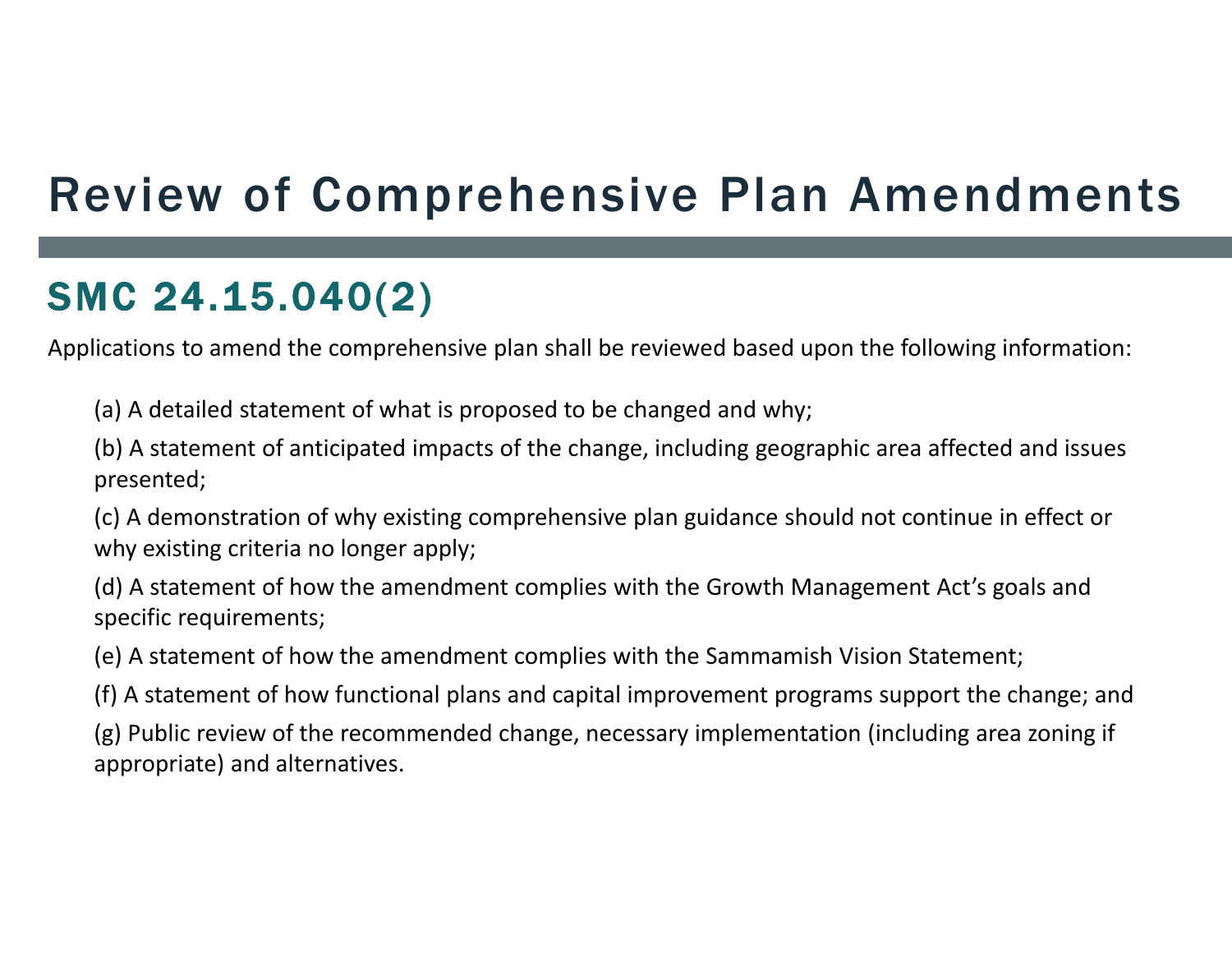## Justification (SMC 24.15.040[2][a])

#### *The proposed amendment will…*

- update the City's concurrency project list;
- update the City's Traffic Impact Fee;
- include the recently annexed Klahanie Area;
- • incorporate the results of updated data into the City's traffic model, incorporating the May 2016 traffic counts and the installation of the adaptive traffic signal (ITS) controls along the 228th Avenue corridor.
- include new development that has been approved for concurrency by the City between May 2012 and May 2016; and
- make minor, non-substantive updates to improve consistency throughout the entire Transportation Element.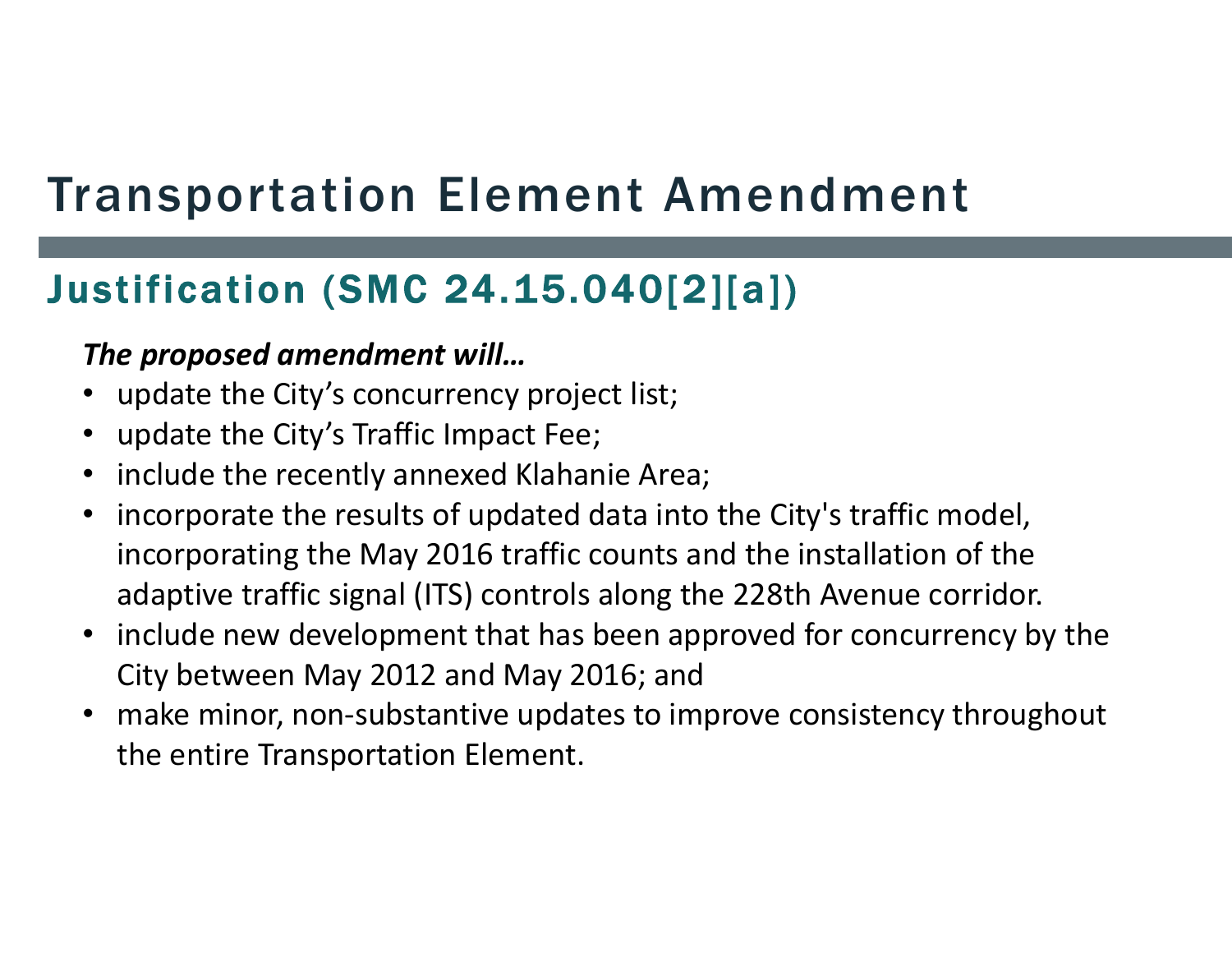#### Justification (SMC 24.15.040[2][b])

*The anticipated impacts of the proposed amendment will…*

- result in an updated list of transportation projects needed to resolve intersection and roadway segment/corridor level of service failures between 2017 and 2035 based on updated traffic counts and traffic model results; and
- occur within the city of Sammamish city limits, including the recently annexed Klahanie area.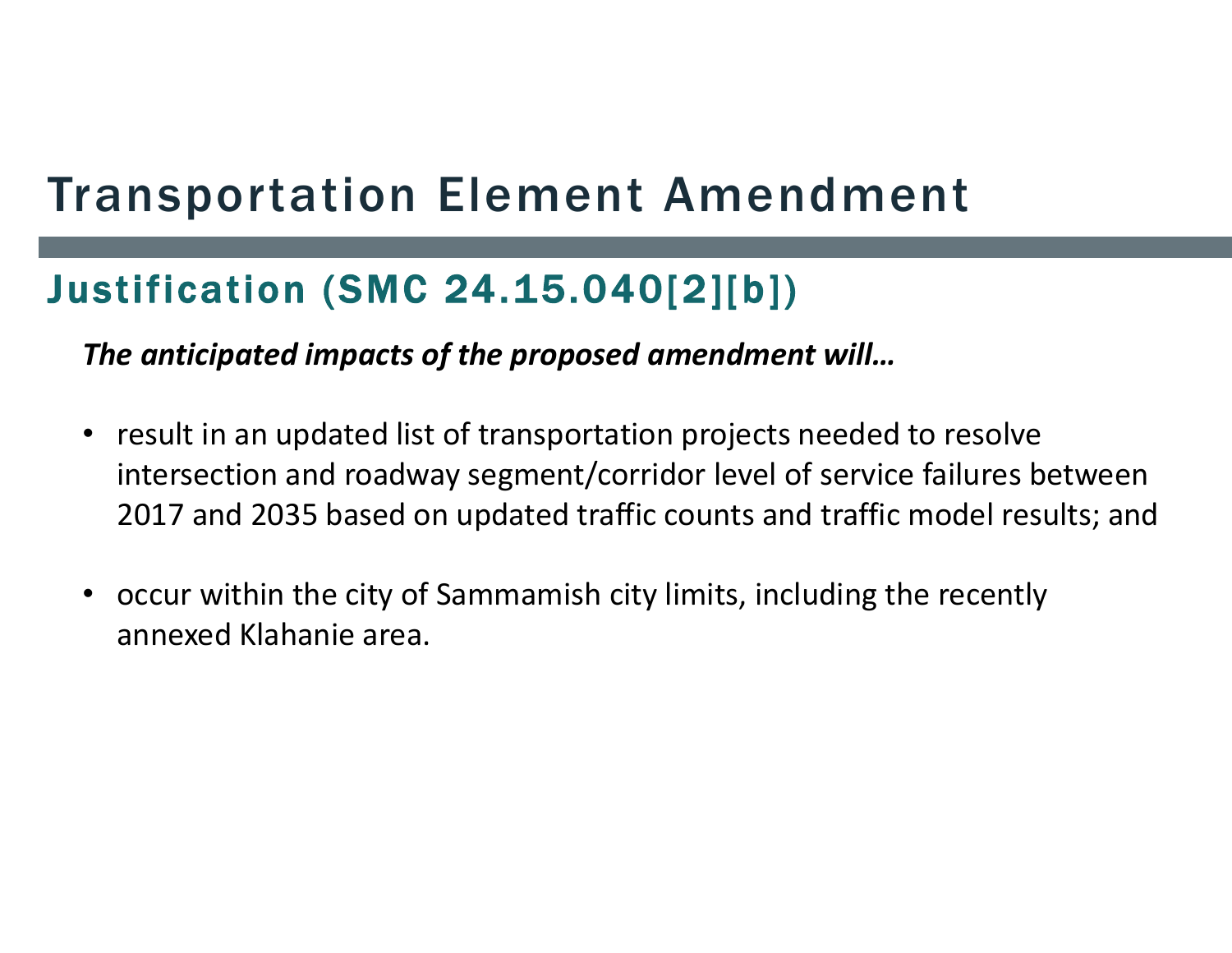## Justification (SMC 24.15.040[2][c])

*The existing comprehensive plan guidance should no longer continue in effect because…*

- the 2012/2014 AWDT (average weekday traffic counts) used in the analysis work in the existing comprehensive plan was less comprehensive (counts not taken at all segment locations) resulting in a less comprehensive analysis of level of service standard (LOS) failures; and
- the existing analysis did not include those Klahanie area transportation facilities annexed into the city on January 1, 2016 resulting in the Issaquah‐ Fall City Road corridor not being analyzed.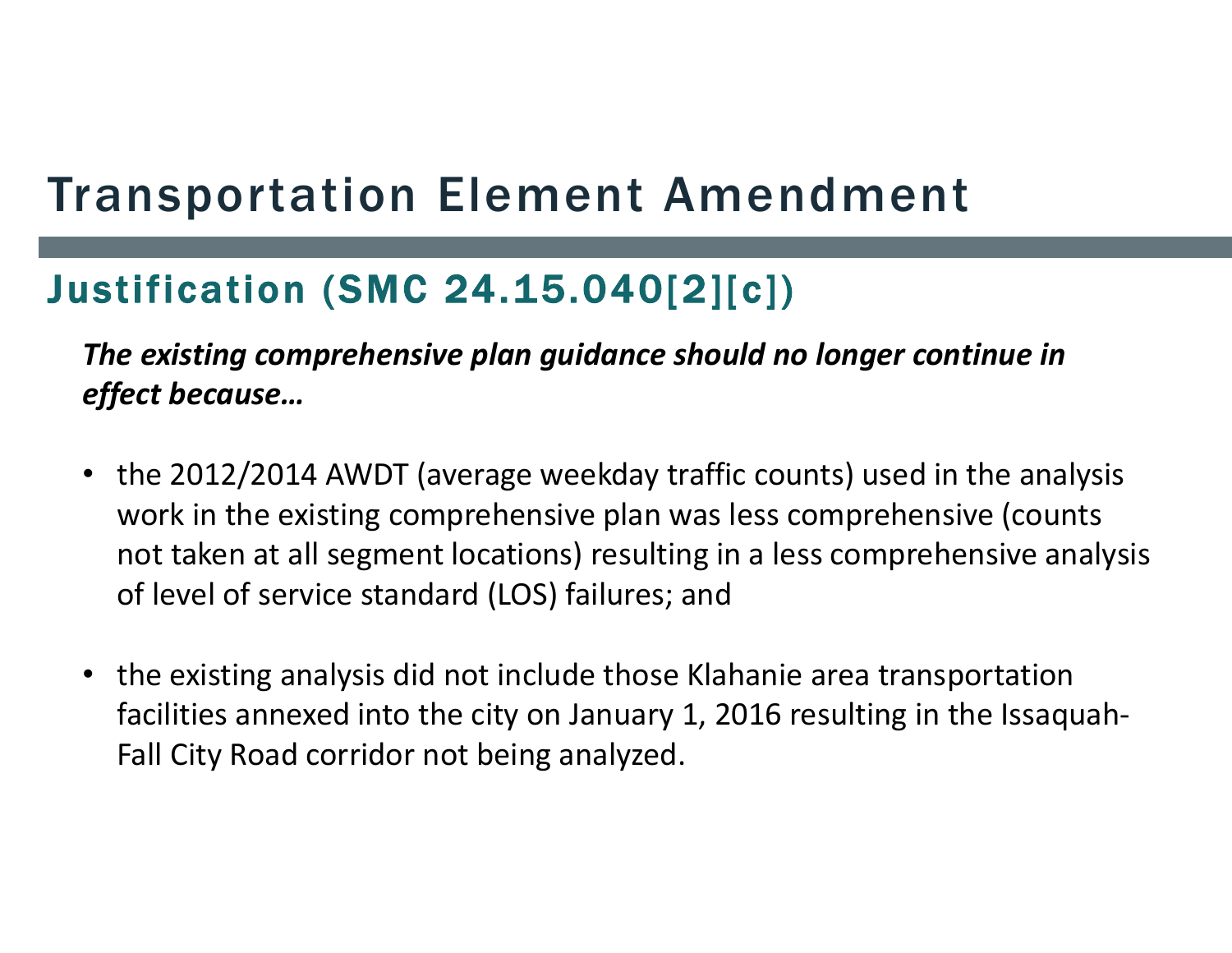## Justification (SMC 24.15.040[2][d])

*The proposed amendment complies with the Growth Management Act by…*

- analyzing the city's future transportation system deficiencies against the city's currently adopted LOS standards; and
- analyzing the future transportation system needs based on the projected growth anticipated by the comprehensive plans land use chapter and the city's 20 year growth target.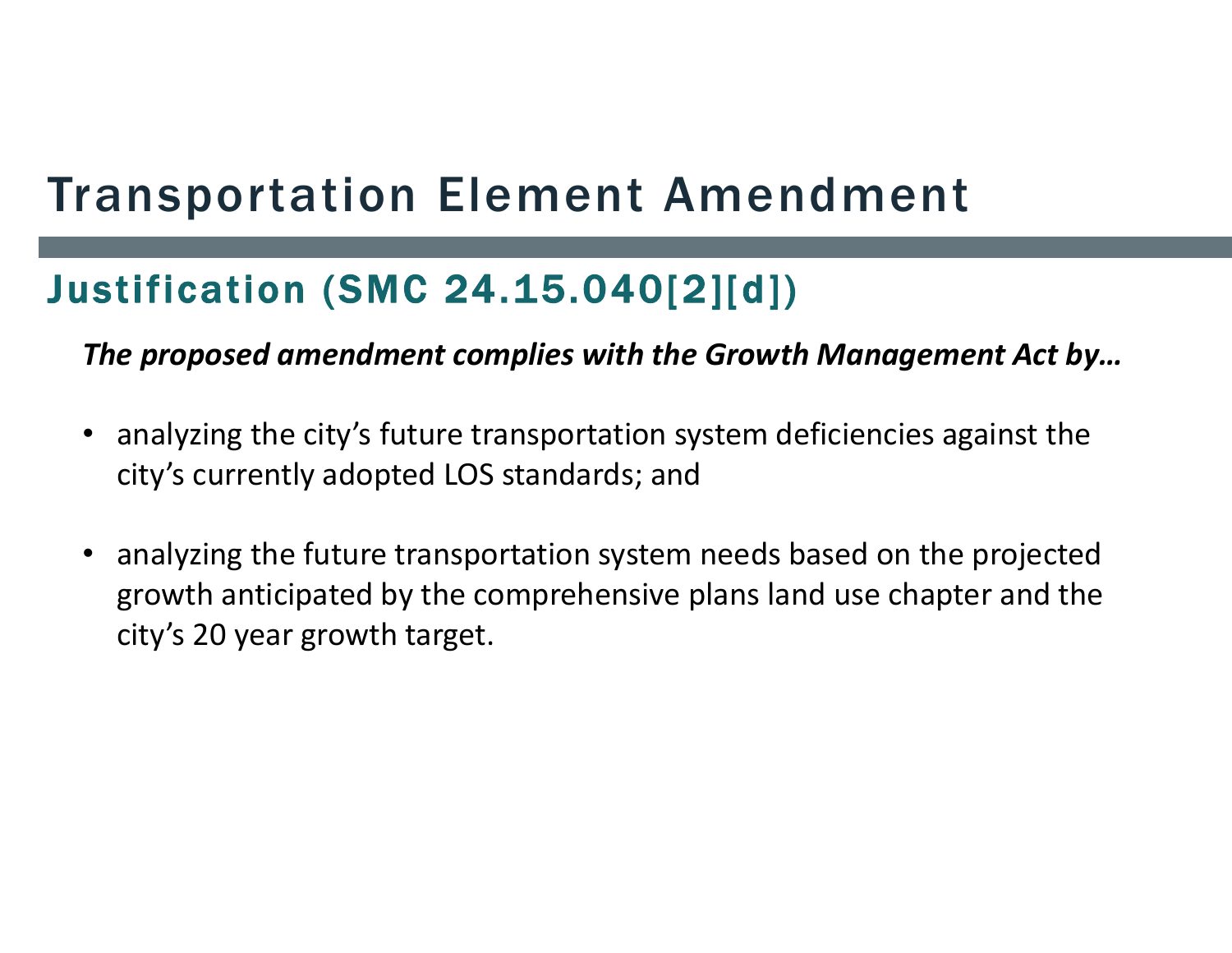#### Justification (SMC 24.15.040[2][e])

#### *The proposed amendment complies with the Sammamish Vision Statement by…*

- utilizing the city's currently adopted LOS standards for the city's transportation system encouraging a multi-modal transportation system;
- complying with the city's existing transportation LOS standards providing a safe transportation system for all users;
- • utilizing the city's currently adopted transportation LOS standards in order to achieve the most efficient use of the city's transportation infrastructure; and
- continuing to utilize the city's growth pays for growth philosophy for calculating an updated Traffic Impact Fee for the city.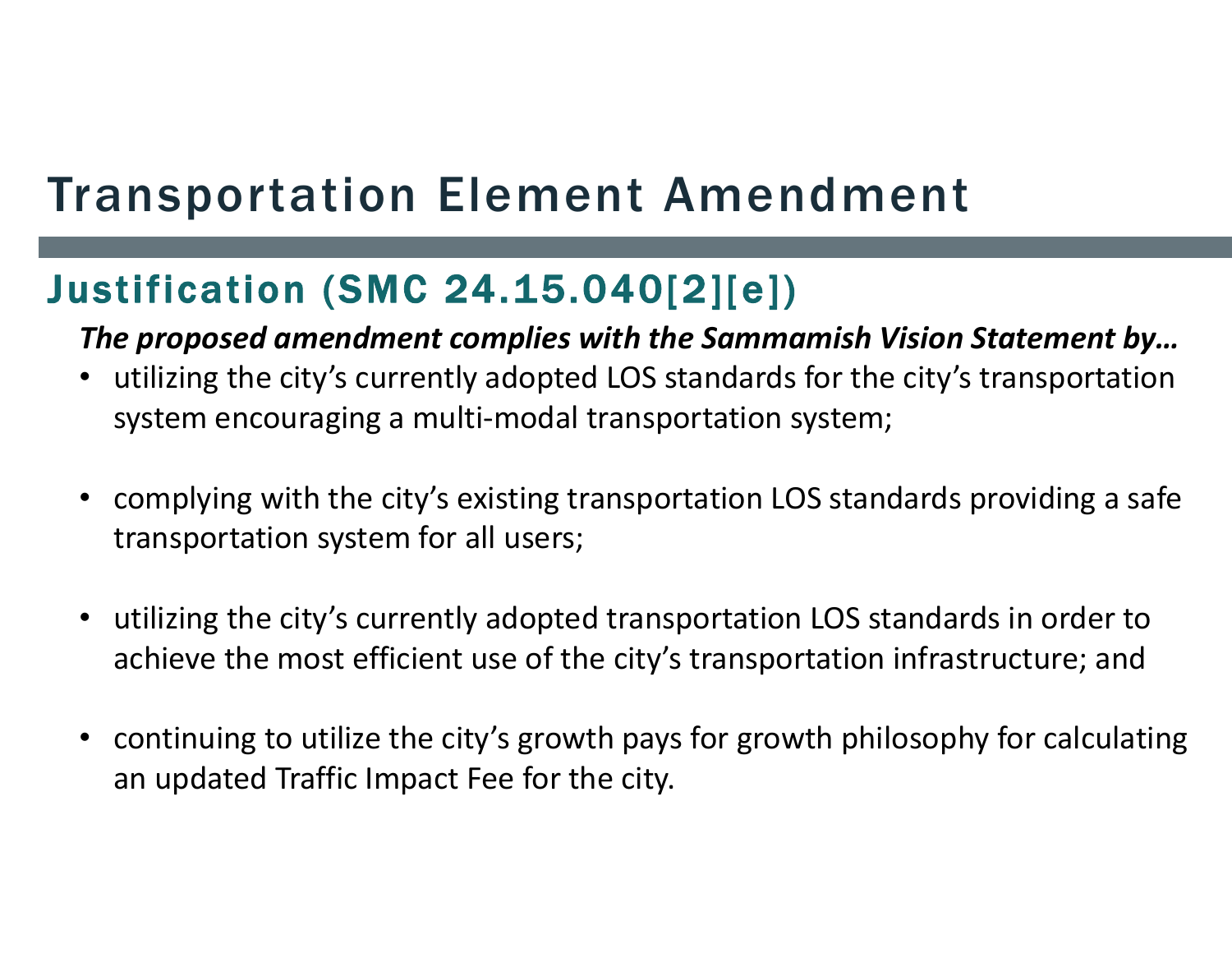## Justification (SMC 24.15.040[2][f])

*The city's functional plans and capital improvement programs will support the revisions of the proposed amendment by…* 

- including the recommended transportation projects in the city's future 6 year Transportation Improvement Program annual updates;
- including the recommended transportation projects in the city's 20 year capital needs analysis; and
- coordinating the recommended transportation projects with other city planning initiatives including the Non‐motorized Plan; Trails Bikeways and Pathways Plan; the Transportation Master Plan; the Traffic Impact Fee Update; etc.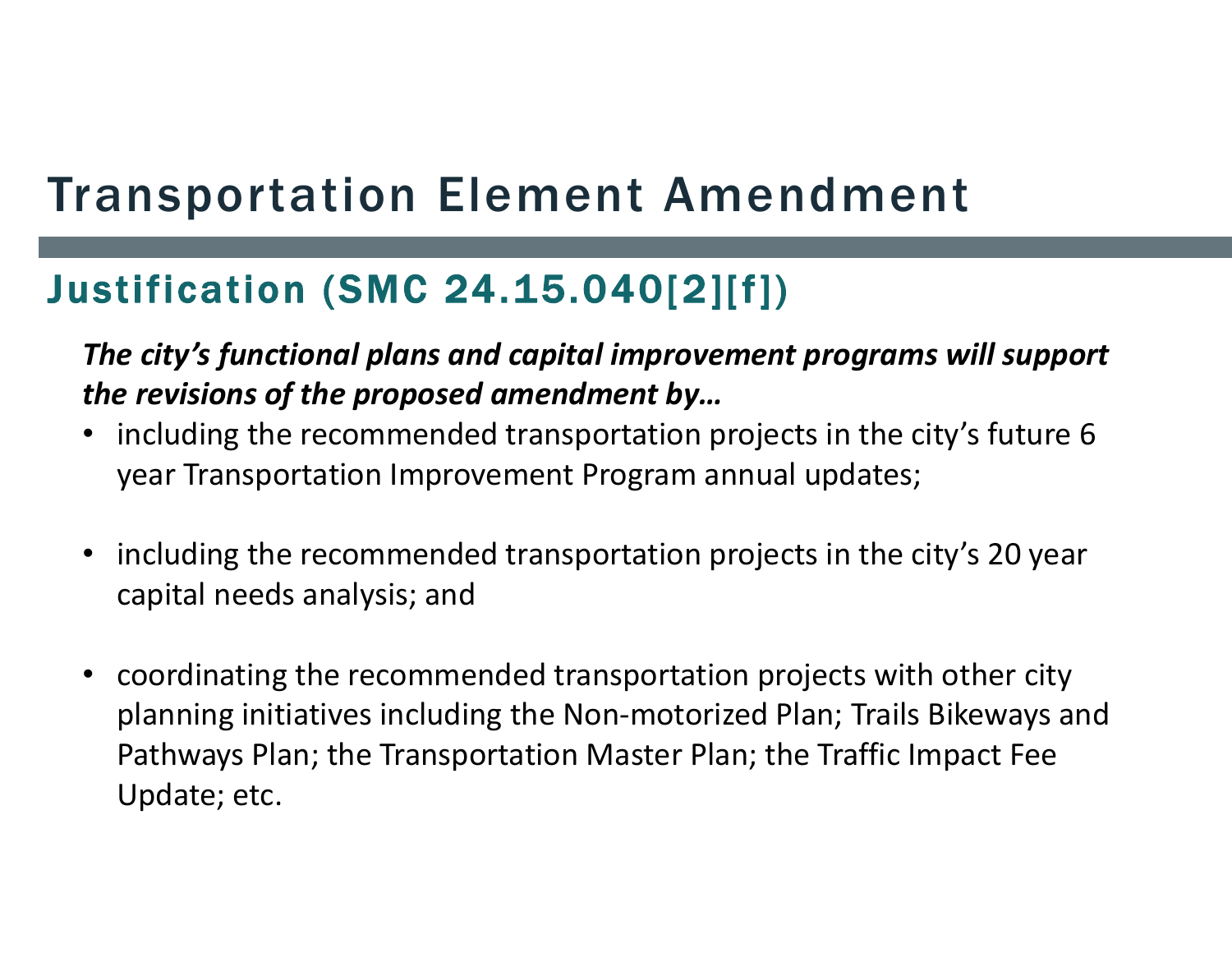#### Next Steps

| <b>DATE</b> | <b>ACTION</b>                                                                                       |
|-------------|-----------------------------------------------------------------------------------------------------|
| June 1      | <b>Planning Commission first Work Session</b>                                                       |
|             | June 15 Planning Commission Public Hearing and Recommendation                                       |
| July 11     | City Council Public Hearing and First Reading of the<br>Ordinance                                   |
| July 18     | City Council Second Reading of the Ordinance and Adoption                                           |
| July 6      | Planning Commission first Work Session on Comp Plan<br><b>Amendment for Capital Facilities Plan</b> |